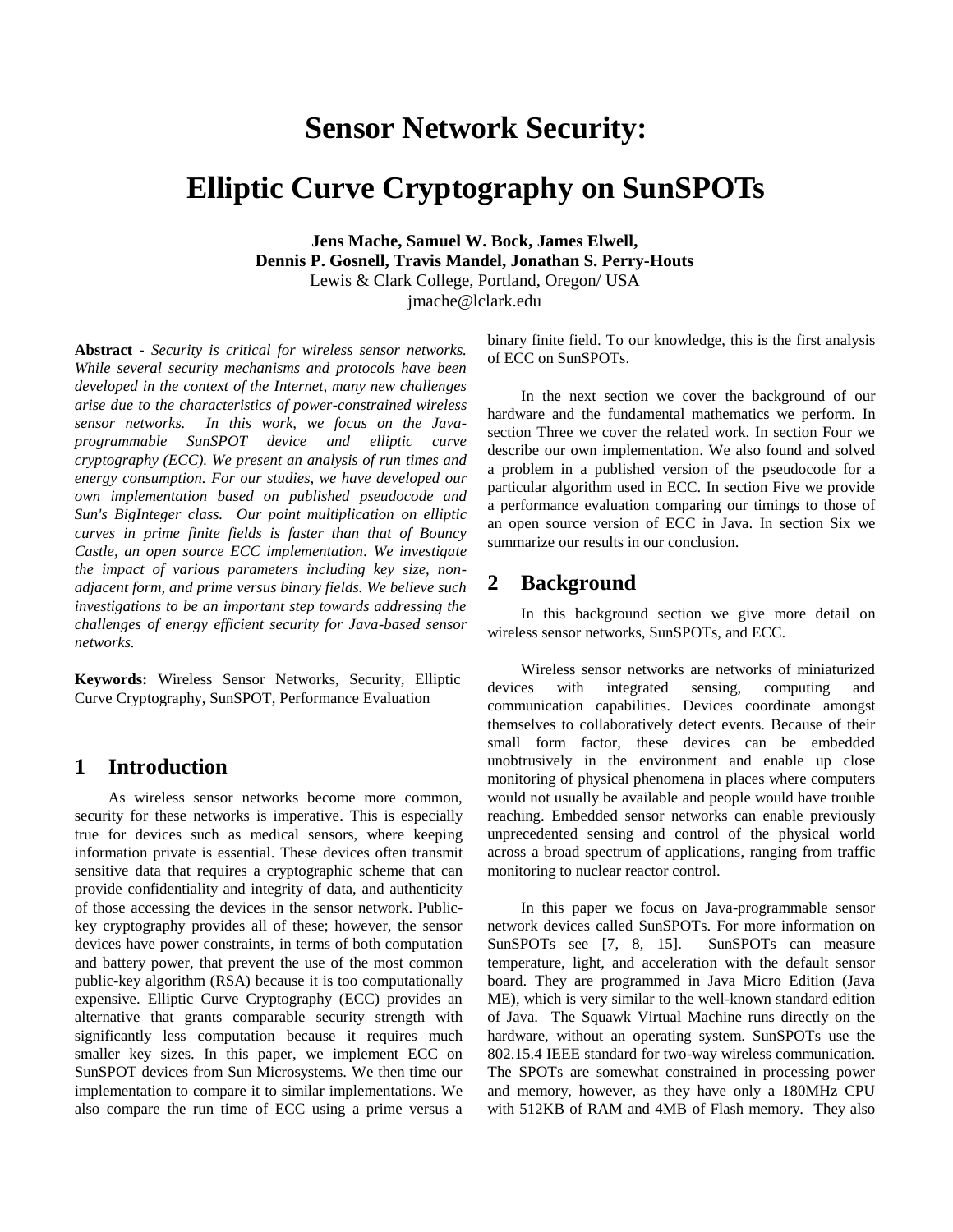have limited power, as they have only a single rechargeable battery [11].

The wireless communication and multi-node structure of a sensor network leave it vulnerable to external attacks. This was shown quite explicitly when a group at the University of Washington managed to use data sent by Nike+iPod pedometers to track people's movement over time [12]. They accomplished this using inexpensive, off the shelf electronics to create a grid of reading devices (also equipped with GPS) that intercepted the unique identifier sent wirelessly by the shoe sensor. This clearly demonstrated the danger of a lack of security for communication in sensor networks. However, the processing power, energy consumption, and memory of most sensors prevent the implementation of most security algorithms on these devices. For example, RSA encryption requires 1024-bit keys for sufficient security, which are too large to manipulate and store quickly and efficiently on sensor-class hardware.

This leads us to look for an encryption algorithm that can provide adequate security with much smaller key sizes. For this we turn to Elliptic Curve Cryptography (ECC) which, while mathematically more complicated than RSA, uses much smaller key sizes and is much faster to compute. A key of around 160-bits will provide adequate security today, whereas it takes a 1024-bit RSA key. Furthermore, the necessary ECC key size grows slower than the necessary RSA key size, as an ECC key 224-bits long provides similar security to a 2048-bit RSA key, which is the length that will be required for adequate security in the next few years [5].

For ECC, elliptic curves are defined over finite fields with either a binary or a prime characteristic (the size of the field). The binary finite field  $F_2^m$  (where m is a large positive integer) and the prime finite field  $F_p$  (where p is a large prime) use elliptic curves of the form:

$$
y^{2} + xy = x^{3} + ax^{2} + b
$$

$$
y^{2} = x^{3} + ax + b
$$

respectively [6, 10, 14], where a and b are parameters that can be obtained from various organizations such as SECG [13]. The primary operation used in ECC is scalar point multiplication. The simplest way to do this is though multiple point additions, one of which is shown geometrically in Figure 1 [16]. Given points P and Q, their sum is the intersection of the line through P and Q and the elliptic curve (this line will intersect the curve at exactly one other point), the point R`. The inverse of  $R$  is  $R$ , which is the sum of  $P$  and  $Q$ . We define the point at infinity(O), to be the sum of the points P and Q when the line drawn through them is vertical. In the case of scalar multiplication by k, a point is added to itself k times. When a point is doubled, P and Q in Figure 1 below would be the same point, and  $\mathbb{R}^k$  would be the intersection of the tangent line to that point with the elliptic curve. Because

these operations are preformed in a finite field, we use modular arithmetic to ensure that all point multiples remain in the field. A small example with  $p = 23$ ,  $a = 4$ , and  $b = 3$  is shown in Figure 2 [3].



**Figure 1 : An elliptic curve over the reals with the addition of points P and Q.**

The security of ECC is based on the difficulty of solving the Elliptic Curve Discrete Logarithm Problem. This problem entails the following: given points P and Q on an elliptic curve (where P is a base point, k is the private key -- a scalar- and Q is the public key -- the product of k and P), solving for the scalar k in the equation (i.e. reversing our scalar multiplication):

 $Q = kP$ 

This turns out to be very difficult to solve. For more on ECC, see [6, 9, 10, 14].



**Figure 2 : Scalar multiplication of point P**. **Note that only 19 multiples of P are shown, as**  $19P + P = O$ **.** 

## **3 Related Work**

There is a fair amount of related work dealing with ECC on various platforms. Java implementations have been used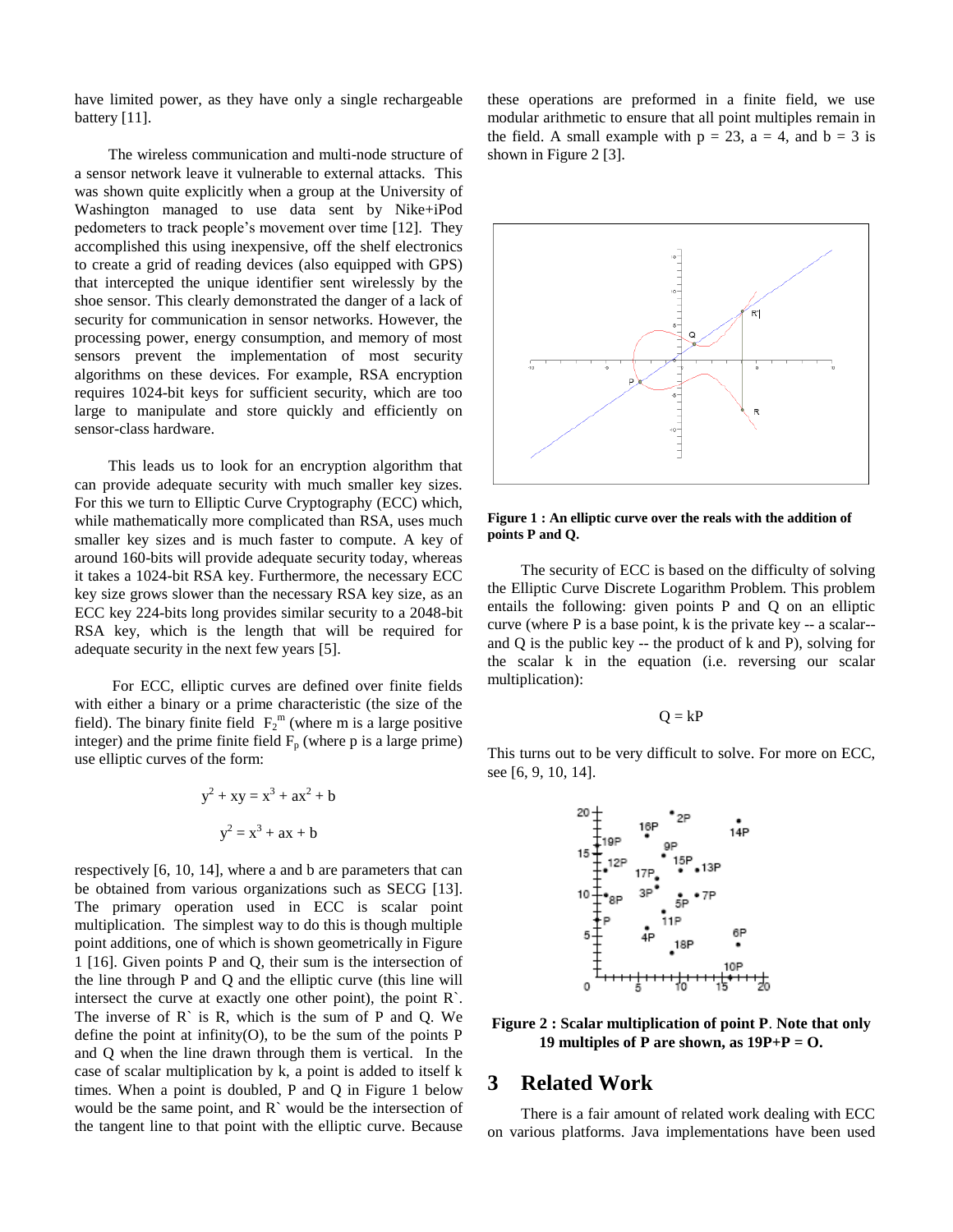before in [1, 2, 10], although none of these implementations were on SunSPOTs and they used a variety of different algorithms. Edoh's [10] implementation was written in Java SE and tested on a Dell PC. Bernard's [1] was a platformindependent Java ME implementation, which he tested on a Nokia cell phone. Both of these include a significant amount of optimization and run significantly faster than many alternative implementations. Bouncy Castle has an open source Java implementation of ECC; however, it is too large to fit on SunSPOTs and much of the code must be cut out to reduce it to a usable size for these sensor devices. Bouncy Castle does not include a significant amount of optimization. There is an implementation of ECC in the "blue" version of the SunSPOT software development kit. This is implemented with the Java Cryptography Extensions. The JCA is a framework for accessing and developing cryptographic functionality for the not yet released Java platform. The implementations on MICAz and TelosB sensors by [17] focused on optimizing RSA and ECC for TinyOS, and found that both could be optimized to run on sensors, although RSA private key operations still take significantly longer than other operations. While these devices are different from SunSPOTs and these implementations are not in Java, the mathematics behind the implementations still applies. However, none of this related work provides a performance cross-comparison including the SunSPOT or between implementations using the two different finite field types (prime and binary) for ECC.

### **4 Implementation**

In addition to deploying existing ECC implementations of Elliptic Curve Cryptography on the SunSPOTs, we worked to create and test our own. We used [6, 14] detailing the mathematical basis for ECC along with pseudocode and algorithm descriptions provided by Edoh and Bernard, and Java code used by other ECC libraries to program our own version.

To deal with the large numbers required by ECC we use a modified version of the Java SE BigInteger class, which is not normally available on Java ME platforms. The point addition code (the fundamental operation in ECC) we adapted from the algorithm used in [6, 10]. For scalar multiplication, the operation actually used in encryption and signing, we used the algorithm described by Simon Bernard in [1]. The scalar multiplication function uses the NAF (non-adjacent form) of k to perform point doublings whenever possible, and thereby minimize the number of point additions necessary. It does this by representing a number with -1, 0, and 1. Starting with the rightmost bit, it doubles the point for each bit, subtracts the point from the running total whenever it encounters a -1, and adds the point whenever it encounters a 1 (see Figure 3). This is important because point addition is an expensive operation when performing ECC, and using point doublings to eliminate additions can provide significant speedup. Additionally, we have written functions to deal with elliptic curves over both prime and binary fields, although only the prime field functions have been tested so far.



1 subtraction  $+ 5$  doublings = 6 operations

**Fig. 3: Example of computing 31P using the binary form (top) and the non-adjacent form (bottom). Each black box represents a 1, each white box represents a 0, and each striped box represents a -1. Note that the NAF method uses less operations than the binary method.**

#### **4.1 Correction of Published Pseudocode**

We discovered an omission in a published version [10] of the affine point addition algorithm. It is important to check whether the point P is its own inverse (which occurs when y  $=0$ ) when doubling P. If this case is not checked and a point that falls into this type is the input, the algorithm may return a point that is off the elliptic curve, or may fail completely. The following improved version of the algorithm covers this case (the modification is denoted \*):

Addition of points on  $E(F_n)$ . Input: Elliptic curve  $E(F_p)$  with the points  $P_1(x_1,y_1)$  and  $P_2(x_2,y_2)$ Output:  $Q = P_I + P_I$ . if  $P_1 = O$  then return  $Q \leftarrow P_2$ if  $P_2 = O$  then return  $Q \leftarrow P_1$ if  $x_1 = x_2$  then *if*  $y_1 = y_2$  then  $*if (y_1=0) return (0 \leftarrow 0)$ else  $\lambda \leftarrow (3x_1^2 + a)/(2y_1) \mod p$ else return  $(0 \leftarrow 0)$ else  $\lambda \leftarrow (y_2 - y_1)/(x_2 - x_1) \mod p$  $x_3 \leftarrow \lambda$  2 –*x*<sub>1</sub> –*x*<sub>2</sub> mod p *y3*← λ (*x1*− *x3*)− *y<sup>1</sup>* mod p return  $Q \leftarrow (x_3, y_3)$ .

This problem comes up quite frequently. For example, on the curve  $y^2 = x^3 + 4x + 3$  with  $p = 23$ , the point (16,0) is on the curve since  $x^3+4x+3=16^3+4(16)+3=4096+64+3=$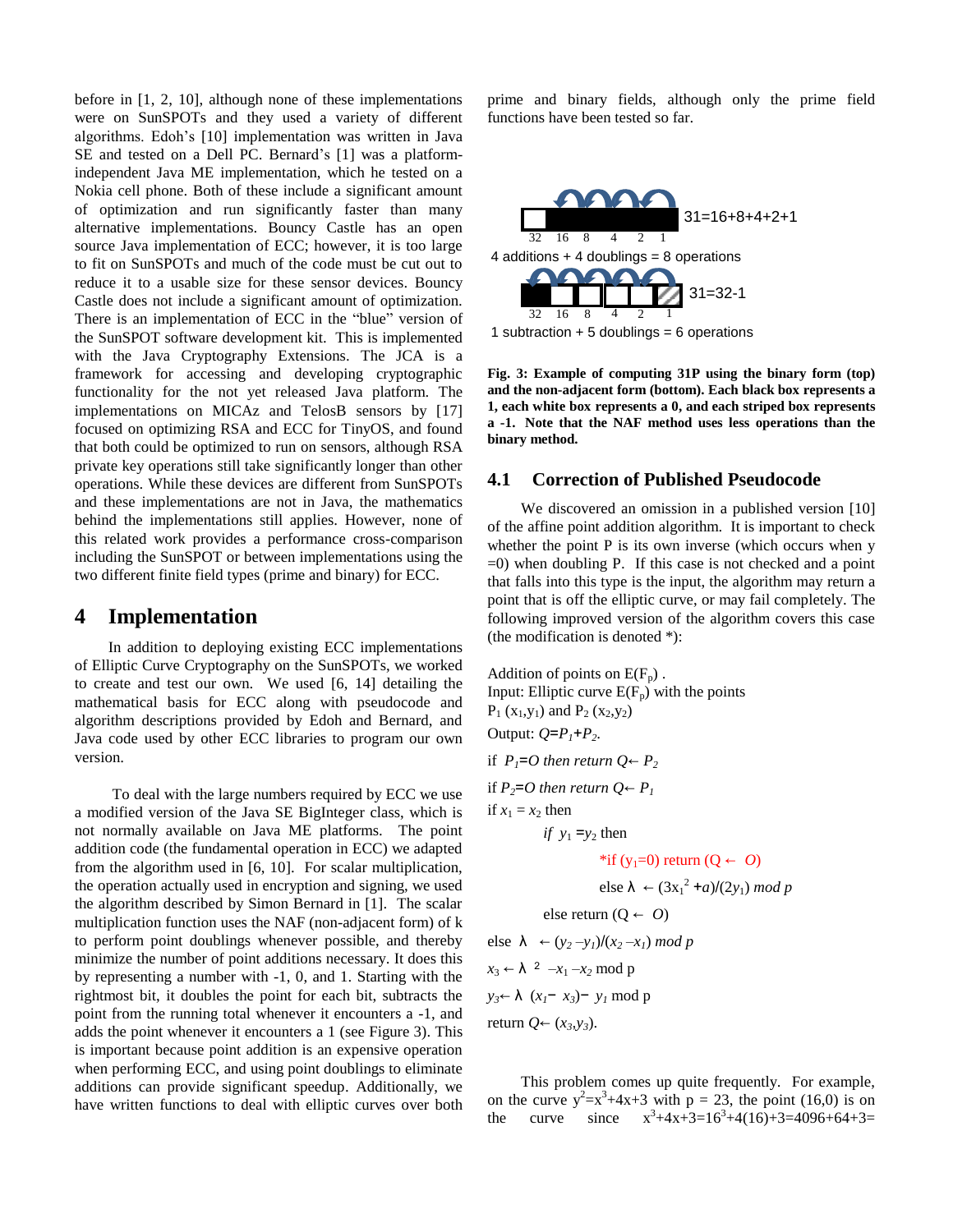2+18+3=23=0 and  $y^2=0^2=0$ . The inverse of this point is (16,-1) \*0) which is (16,0). Thus (16,0) + (16,0) is adding a point to its inverse, and the result should be the point at infinity. Simply doubling the point, as per the original algorithm, would result in trying to compute the inverse of zero when computing  $\lambda$ , which results in undefined code behavior.

# **5 Performance Evaluation**

The Bouncy Castle package [2] is offered in source under the GPL from bouncycastle.org and has already been implemented in JavaME. The Bouncy Castle crypto package contains Java code for many different cryptographic algorithms, but because we are focusing on ECC many of the included packages can be removed for the sake of saving space on the SPOTs' ROM. We did this by beginning with the main source file and successively adding in whatever necessary files the compiler reported missing.

The Bouncy Castle code includes all of the necessary classes to implement ECDSA (Elliptic Curve Digital Signature Algorithm, used to sign and verify messages) with ECC over an arbitrary field. The classes all run without modification on both the SPOTS and on a PC with any Java virtual machine installed. Run times for both message signing and signature verification return unexpected results regarding efficiency ratios between prime and binary fields. When run on a PC with an Intel dual core T7500 processor, message signing takes approximately twice as long with a binary field versus a prime field, and signature verification with a prime field runs in two-thirds the time of a binary field with comparable key length on average. However, on the SunSPOTs message signing consistently takes approximately three times longer in a prime field than in a binary field of comparable size and almost four times longer for signature verification in a prime field compared to a binary field. The timings (in seconds) comparing these two types are in the following table for signing and verifying a message:

| Table 1: Bouncy Castle timings on SunSPOTs in seconds. |  |  |  |  |  |
|--------------------------------------------------------|--|--|--|--|--|
|--------------------------------------------------------|--|--|--|--|--|

| Field Size     | Signature  | Verify     |
|----------------|------------|------------|
| 191 bit Binary | 13.899 s   | 17.283 s   |
| 192 bit Prime  | 38.905 s   | 52.077 s   |
| 239 bit Binary | 23.728 s   | $30.563$ s |
| 239 bit Prime  | $66.273$ s | 88.143 s   |

However, one overall advantage of the prime field was that it was much easier to create test cases to test algorithm functionality.

We initially believed this reversal of efficiencies was most likely due to differences in memory access time and cache size between a PC with 4MB of L2 cache and a SPOT's ARM920T processor with 16KB. Upon further investigation, we discovered that Sun Microsystems has created two new assembly commands specifically for speeding up multiplication in binary fields [4]. On standard processors, prime field operations map well to standard integer operations, but binary fields do not. While we do not know for sure that these additional assembly instructions are the reason for the speedup on SunSPOTs, it seems to be a likely explanation. We have not yet investigated the specific function calls that are slowing down the operation or how they could be optimized for use on SunSPOTs and other small Java based devices, but it seems that a revision of the "BigInteger" class for dealing with large bit lengths would be beneficial. If it would be possible to reduce the memory footprint of the class that concatenates registers for larger bit lengths, it could drastically reduce the time spent on encryption.

Through this investigation of efficiencies it is possible for developers to decide whether ECC is feasible for their applications. Our goal was to make a new implementation that at least rivaled the speed of those that already existed, and in doing so determine if there are any modifications that could be made to increase the efficiency on a mobile sensor platform like the SunSPOTs.

We tested our algorithm using the following parameters for 160 and 192 bit ECC from [13]:

| Prime       |                                                    |
|-------------|----------------------------------------------------|
| (160)       |                                                    |
| a           |                                                    |
| h           | B4E134D3FB59Eb8BAB57274904664D5AF50388BA           |
| Base        | (52DCB034293A117E1F4FF11B30F7199D3144CE6D,         |
| point       | FEAFFEF2E331F296E071FA0DF9982CFEA7D43F2E)          |
| k           | B4A134D1FA591b8BA1A7274103664D51F50188BA           |
| Prime       |                                                    |
| (192)       |                                                    |
| a           |                                                    |
| h           |                                                    |
| <b>Base</b> | (DB4FF10EC057E9AE26B07D0280B7F4341DA5D1B1EAE06C7D  |
| point       | .9B2F2F6D9C5628A7844163D015BE86344082AA88D95E2F9D) |
| k           | 3DF5BB7BF830F63C77667331106F9001B27D39941032F5E4   |

**Table 2: Field parameters.**

Based on our results, we managed to decrease the time (in seconds) needed for point multiplication with ECC over a prime field when compared to Bouncy Castle, as shown in the table below. The implementation by [1] is still faster than ours on SunSPOTs because of his inclusion of another optimization, Jacobian projective coordinates: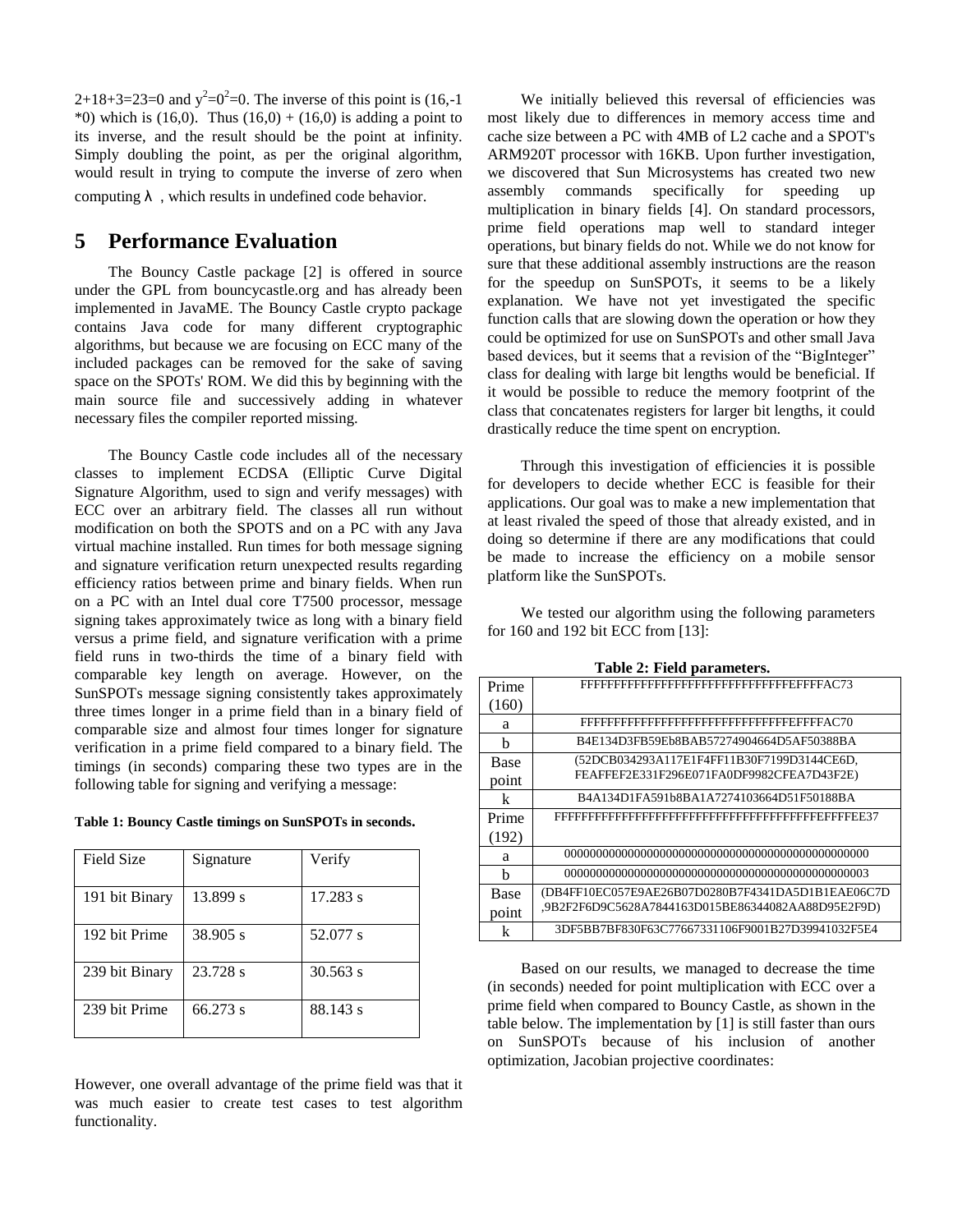| Bouncy Castle (160) | 24.89 s   |
|---------------------|-----------|
| Our code $(160)$    | $13.64$ s |
| Bernard $(160)$     | 3.25 s    |
| Bouncy Castle (192) | 38.56 s   |
| Our code $(192)$    | 19.87 s   |
| Bernard (192)       | 4.55 s    |

**Table 3: Timings for 160 and 191 bit point multiplications (in seconds).**

Running the 192-bit multiplication resulted in an average maximum of 110.6 mA of current drawn from the battery. A back-of-the-envelope calculation suggests that we could run this multiplication 667 times on the SPOT's 750mAh battery before its power is depleted. This represents the lower limit, as this was using the Bouncy Castle implementation that took just over 38 seconds. A faster implementation would yield many more multiplications on one battery.

# **6 Conclusions**

After implementing and measuring elliptic-curve cryptography on the Java-programmable SunSPOT sensor network devices, our main conclusions are as follows:

1. Public-key cryptography on the Java-programmable SunSPOTs is becoming a viable option. 160-bit ECC point multiplication, which is as strong as 1024-bit RSA point multiplication, takes between 3.25 and 24.89 seconds on the SunSPOT device. As comparing the Bouncy Castle point multiplication times to the Bouncy Castle ECDSA times shows, the time it takes for a point multiplication is a good indication of how long it will take to actually encrypt and decrypt a message. The SunSPOTs power consumption of 110mA for 38 seconds running the Bouncy Castle code means that the battery (750mAh) would last for more than 600 digital signatures.

2. Whereas the Bouncy Castle [2] cryptographic library supports Java ME and thus works on the SunSPOT as-is, there seems to be room for improvement. When running prime fields on a cell phone, Bernard [1] improved on Bouncy Castle by up to a factor of 12. Running prime fields on SunSPOTs, we improved on Bouncy Castle's 192-bit point multiplication from 38.56 to 19.87 seconds, a speedup of about 2. Further improvements include Jacobian projective coordinates and pre-computation.

3. There is a flaw in Edoh's [10] pseudocode for point multiplication using affine coordinates. We corrected this omission, as explained in section 4.1.

4. Elliptic Curves over binary fields look even more promising than those over prime fields. As reported in Table

1, the run time of ECC on SunSPOTs is faster for fields using a binary characteristic instead of a prime characteristic.

Current and future work includes finishing our binary field implementation, further investigation into performance differences between binary and prime finite field characteristics, and further optimizations.

## **Acknowledgements**

This work is supported by NSF grants CNS-0720914, DMS-0649068, and by the John S. Rogers program. We would like to thank Liz Stanhope and Naiomi Cameron for helpful discussions, as well as Jeff Springer and William Sehorn.

## **References**

[1] Simon Bernard. "Efficient, Platform Independent Implementation of Elliptic Curve Cryptography for Mobile Devices"; Bachelor Thesis, Ruhr-University of Bochum. 2006.

[2] Bouncy Castle. http://www.bouncycastle.org

[3] Sheueling Chang, Hans Eberle, Vipul Gupta, Nils Gura. "Elliptic Curve Cryptography – How it Works"; Sun Microsystems Laboratories. 2004. http://research.sun.com/ projects/crypto/

[4] Hans Eberle, Arvinderpal Wander, Nils Gura, Sheueling Chang-Shantz, Vipul Gupta, "Architectural Extensions for Elliptic Curve Cryptography over GF(2<sup>m</sup>) on 8-bit Microprocessors"; pp. 343-349, Proceedings of 2005 IEEE International Conference on Application-Specific Systems, Architecture Processors (ASAP'05), 2005.

[5] Vipul Gupta. "Sizzle: SSL on Motes"; Winter 2005 CENTS Retreat, Jan. 2005. http://research.sun.com/ projects/crypto/

[6] Darrel Hankerson, Alfred Menezes, and Scott Vanstone. "Guide to Elliptic Curve Cryptography." Springer-Verlag. 2004.

[7] Jens Mache, Nirupama Bulusu, and Damon Tyman, "Sensor Network Lab Exercises Using Java and SunSPOTs"; poster at ACM SIGCSE, 2008.

[8] Jens Mache, Damon Tyman, and Nirupama Bulusu, "Making Sensor Networks Accessible to Undergraduates Through Activity-Based Laboratory Materials"; Proceedings of IEEE SECON, 2008.

[9] Kriangsiri Malasri and Lan Wang. "Addressing Security in Medical Sensor Networks"; Proceedings of the 1st ACM SIGMOBILE, 2007.